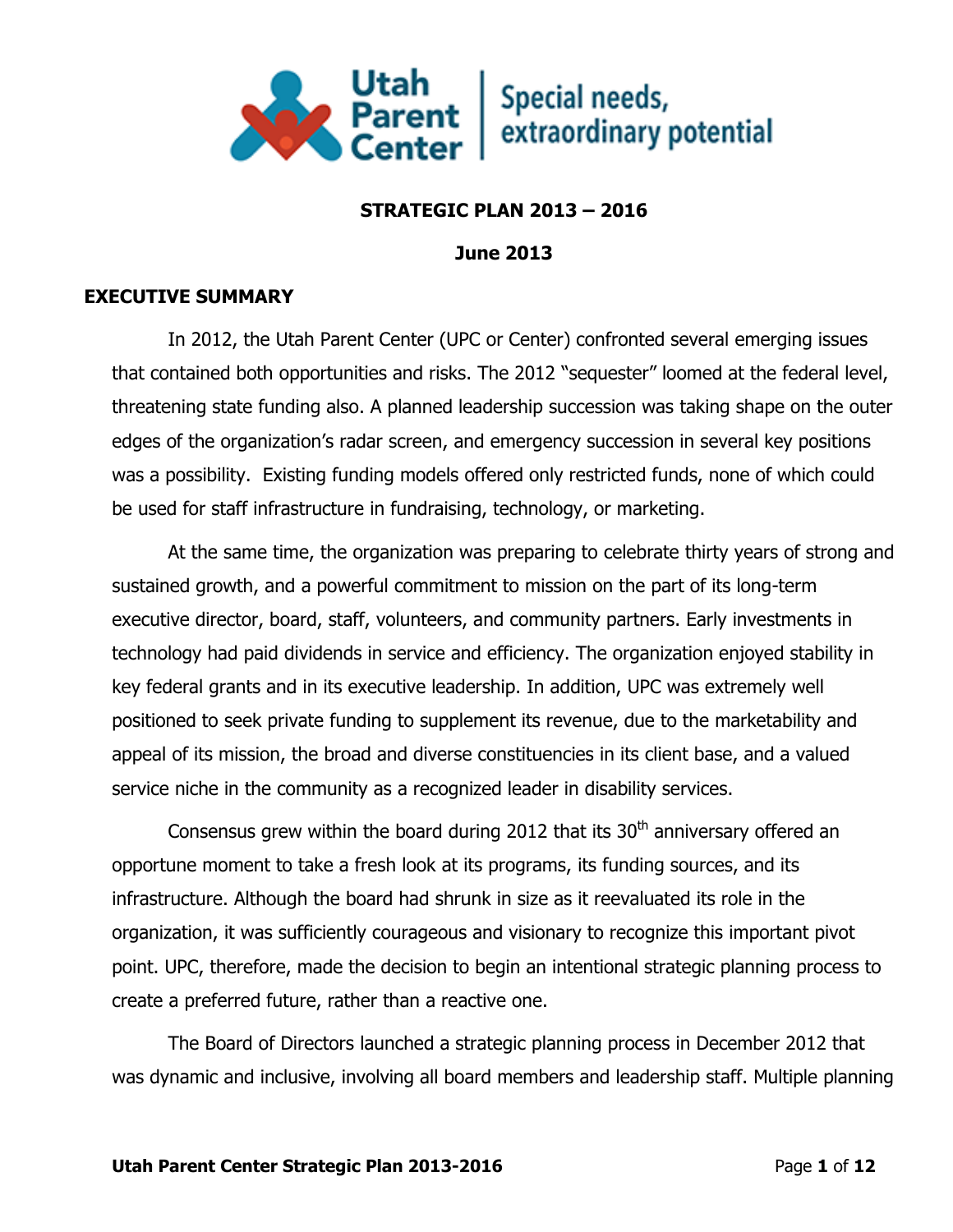sessions, renewed committee work, active engagement and forward thinking, all engendered lively conversation and debate over UPC's future goals and focus.

Under the leadership and guidance of board chair Peggy Milligan, executive director Helen Post, and incoming board chair Jennie Dopp, the board and staff worked to build a consensus-based plan to strengthen and sustain UPC's core programs to inform, support, train, and advocate for families of children with special needs. It is their hope that execution of this plan will INSPIRE the Center's many communities, CONNECT its constituents at all levels in powerful ways, and create an infrastructure able to SUSTAIN the remarkable growth and service that has marked its history.

During its planning process, the board and staff expressed the following understandings that undergird the goals and strategies contained in this plan.

- $+$  There is a need for additional clarity about UPC program scope and priorities for the coming three years, clarity which should be driven as much by organizational aspirations and competencies as by federal grant guidelines.
- $+$  Reliance on restricted federal funding, while critical to the Center's entire success, is also impeding its future potential, because the organization is uniquely positioned to do private fundraising and inspirational public marketing.
- $+$  There is clarity about the need for fundraising staff to generate unrestricted funds and other program or operational support not available in federal and state grants.
- $+$  There must be a new focus on operational issues such as technology, leadership succession, marketing, and staffing infrastructure as drivers of continuing success, and none of them are fundable under the current model.
- $+$  There is growing clarity about the real and often hidden challenges of planned ED succession, board development in preparation for succession, and the importance of both completing an emergency plan now and beginning conversations about a longer range succession plan.

The Board of Directors approved this Strategic Plan on June 27, 2013.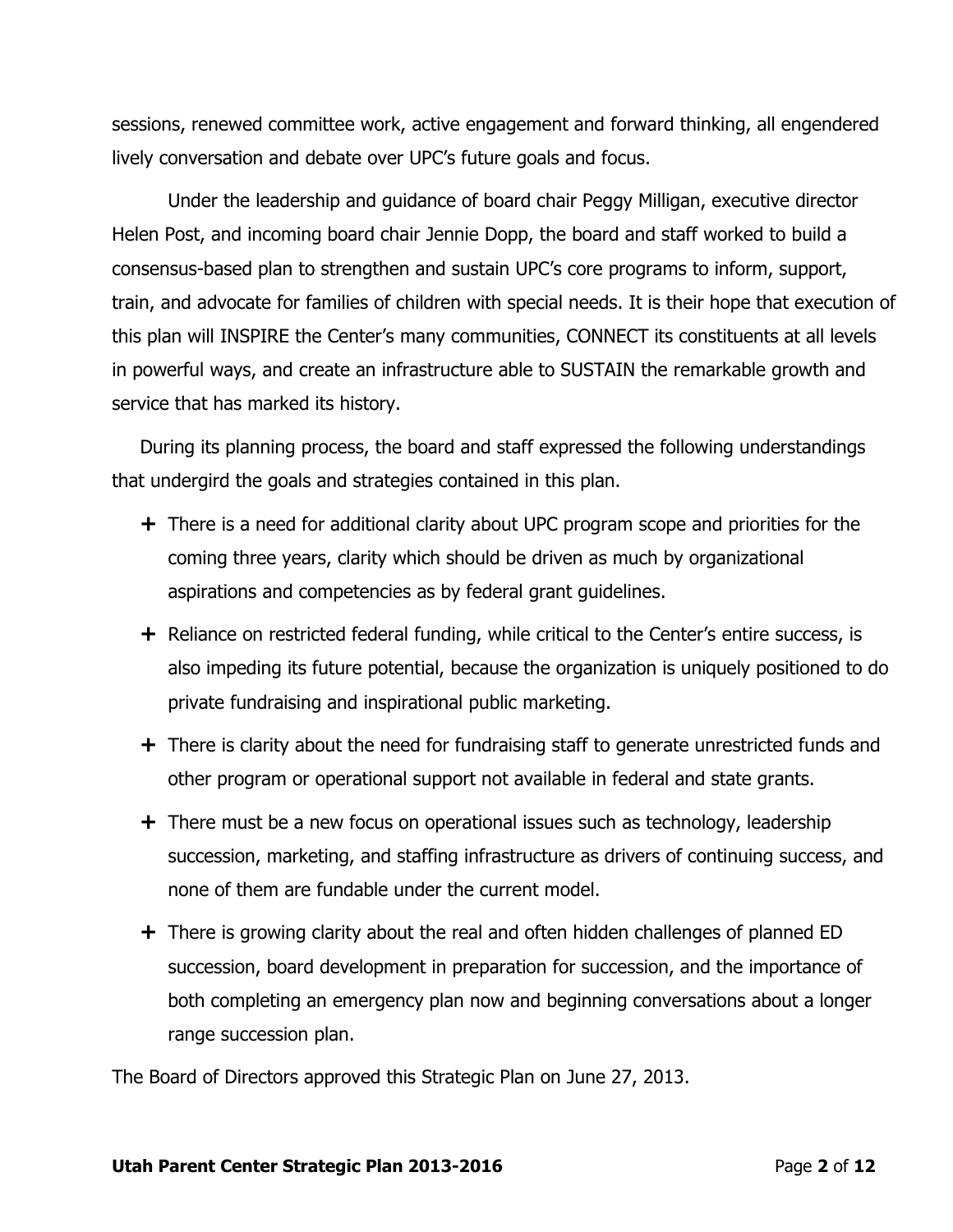#### **WHO WE ARE**

#### **Our Mission**

The mission of the Utah Parent Center is to help parents help their children, youth, and young adults with **all** disabilities to live included and productive lives as members of the community. We accomplish our mission by providing accurate information, empathetic peer support, valuable training, and effective advocacy based on the concept of parents helping parents.\*

\* The term parent is broadly defined to include anyone serving in that role.

#### **Our Vision**

UPC envisions a future in which no Utah family that has a child with special needs lacks the resources to thrive.

#### **WHAT WE DO**

The Utah Parent Center is an award-winning training and information center founded in 1983 by parents of children and youth with all disabilities to help other parents facing similar challenges throughout Utah. The caring and competent staff of the UPC utilizes a proven, effective parent-toparent model to help many thousands of parents annually. Although located in Salt Lake City, the Center serves families across Utah.

We also represent families in many systems level activities. UPC staff has built collaborative networks with education, health and human service professionals, agencies and organizations. The Center promotes change within community through various projects and activities.

The UPC is founded on the philosophy that parents are full partners in the decision-making processes that direct their child's care and programs and, as such, can provide significant support to other parents in similar circumstances.

Our staff helps parents and professionals through:

- Toll-free telephone access to the Center where trained parents (Parent Consultants) provide information, support and referrals.
- Workshops and presentations on a variety of topics related to special education, health and other issues pertinent to the needs of families.
- An online calendar of events in support of families
- Online training resources, such as video modules, webinars and print resources.

#### **Utah Parent Center Strategic Plan 2013-2016** Page **3** of **12**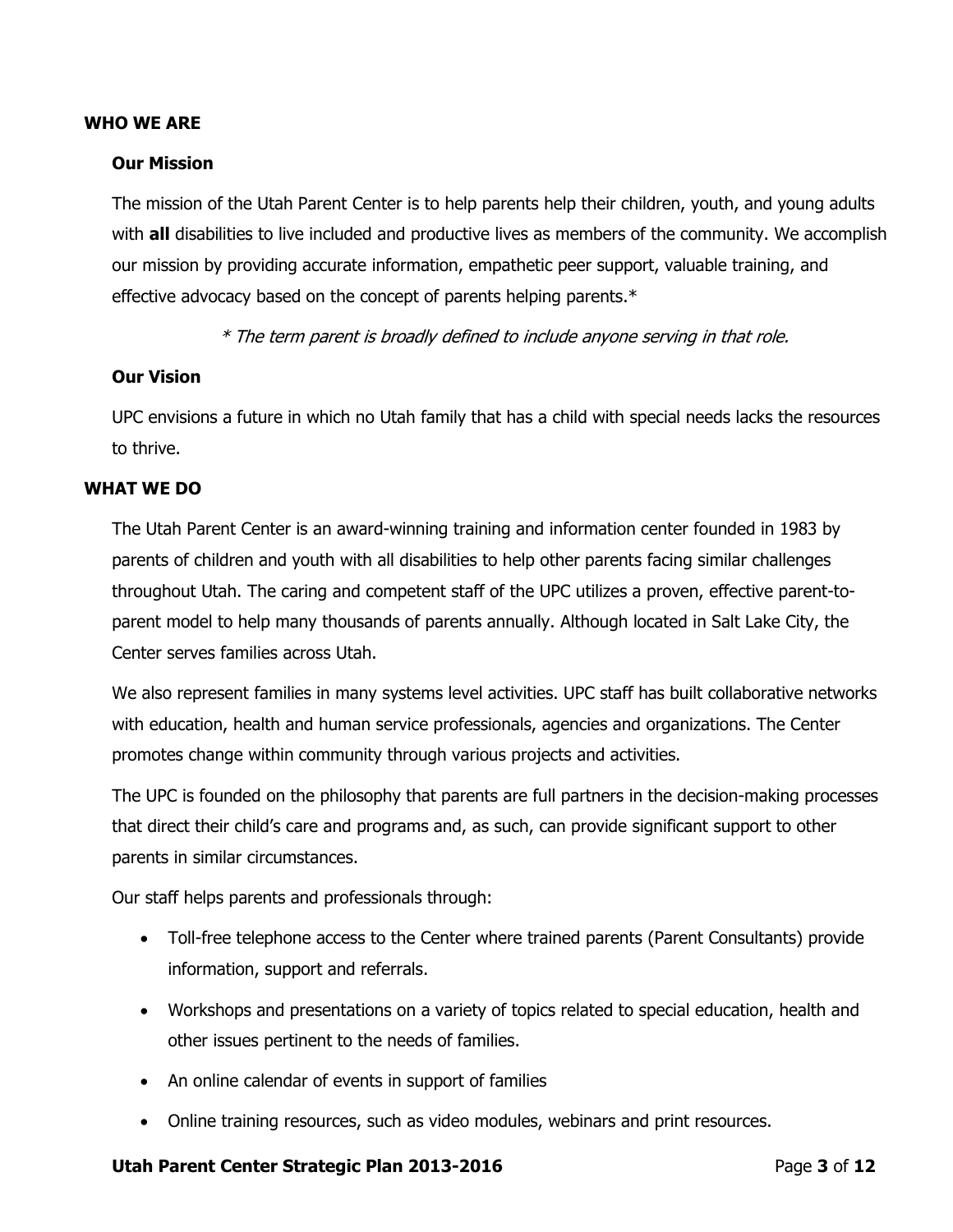- An annual conference attended by hundreds of parents and professionals.
- An electronic newsletter (e-Connections) which contains the latest information and updates (also available in print for families who require it)
- A library of resources to help parents increase their knowledge and improve skills.
- Trained local volunteers and IEP Coaches to support parents

# **GOALS AND OBJECTIVES**

# **PART I. TO INSPIRE (I)**

UPC is not satisfied simply to make information or training available. The Center wants to inspire networking and fellowship among families, help them to become living resources for one another, and move them all to imagine a future of extraordinary potential in the face of a challenging diagnosis. UPC aspires to be the trusted go-to resource for community partners who also serve and refer these families, and to remain top-of-mind for families that might need its services.

**GOAL I: To be seen as the provider of choice in the disability community in our areas of expertise, and to lead clients and the public as a whole toward a better understanding of the support we can offer families.**

**Core Strategy I.1: Update the organization's image and marketing tools.** 

# **Key Drivers: Marketing Committee/staff**

**Objective I.1.1:** Create a new logo, tag line that demonstrates more vividly what the organization is now and what it aspires to be.

**Objective I.1.2:** Agree on and implement consistent graphic and communication standards.

### **Core Strategy I.2: Tell 30 Stories for 30 Years**

### **Key Drivers: Staff**

**Objective I.2.1:** Celebrate the anniversary year by inviting families past and present to tell their own stories in a variety of media: What makes your child special? How has your family discovered extraordinary potential despite the limitations of your child's special needs? How can you inspire other families to look beyond disability and envision a positive future?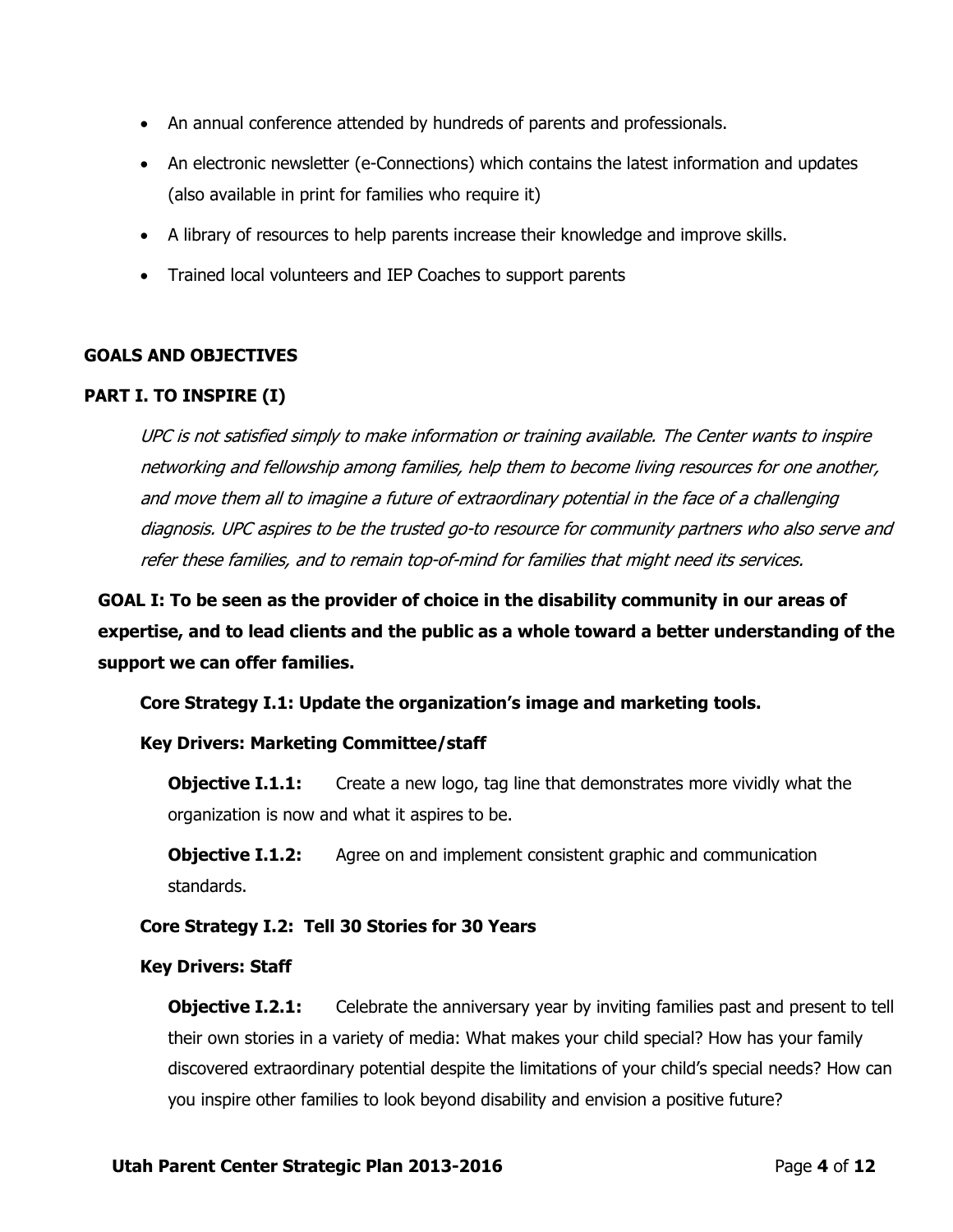**Objective I.2.2:** Invite trainers/teachers to share their stories also.

**Objective I.2.3:** Lead with these stories in all events, publications, home pages, trainings, meetings, conferences, using our clients and partners themselves to tell these stories as frequently as possible.

# **Core Strategy I.3**: **Develop social media strategies to enhance parental collaboration.**  (See S.II.5)

## **Key Drivers: Staff**

**Objective I.3.1:** Develop a blog, an on-line community that can share successes and solutions, a lively FB presence, twitter chats, etc., so that client families themselves can share their own experiences in their own words and images, along with volunteers, teachers, staff/board, and partners.

**Objective I.3.2:** Enlist the help of a social media guru as mentor and create a simple plan for how to create, develop, promote, and update social media sites, and the kind of staff/volunteer/intern support that might be needed to actualize the plan.

**Objective I.3.3:** Set realistic goals and accountabilities for building participation in digital spaces, and use all available social media strategies to gather email addresses and invite participation.

**Core Strategy I.4: Refine the Center's vision and values and then use them to focus all internal decisions about policy, programs, and planning.**

# **Key Drivers: Executive Director/Board**

**Objective I.4.1:** Review and refresh the decision matrix on a periodic basis.

**Objective I.4.2:** Board and staff together identify core organizational values and how they might focus the decisions UPC makes.

**Objective I.4.3:** At a board level, discuss a vision of the future through unanswered questions about UPC's service model, like: Are we a central clearinghouse in Salt Lake? Do we aspire to service locations elsewhere in the state? What are our aspirations about our partnerships with schools and the medical community? Etc.

**Core Strategy I.5: Clarify the scope of immutable core programs that will create the UPC brand.**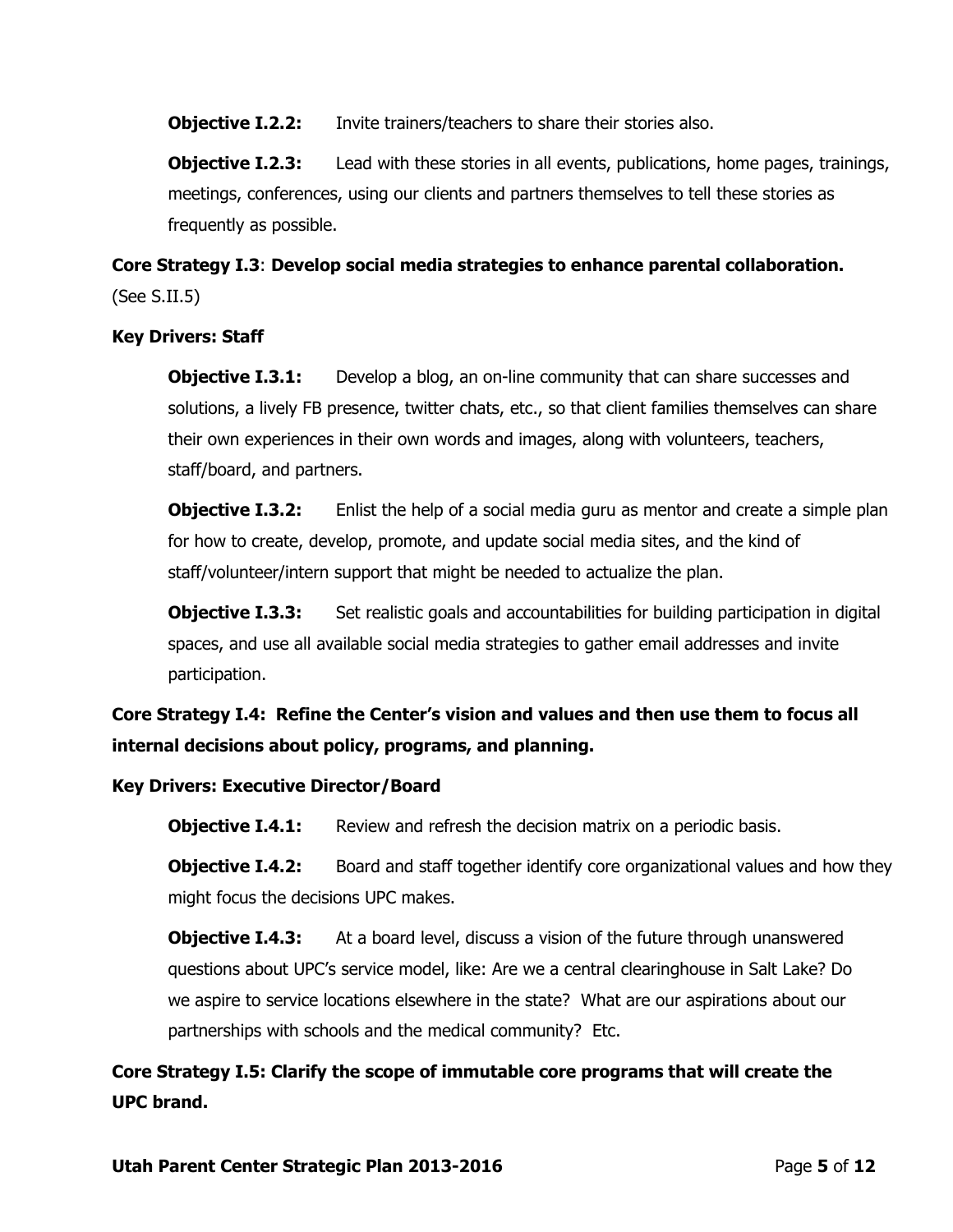#### **Key Drivers: Executive Director/Board of Directors**

**Objective I.5.1:** Review current program strategies (Inform, Support, Train, Advocate) and the amount of time, human resource, and money consumed by each, as compared to the impact of each activity. Is any realignment necessary?

**Objective I.5.2:** Identify the Center's and its unique niche in the disability community, so that it can be marketed it in a way that is as narrow and focused as possible. (What does UPC do better than anyone else in the world? What would it continue to do even if existing funding were withdrawn? What would it never do, even if funding were available, because it is outside the Center's core competence and there might be others who do it better?)

**Objective I.5.3:** Claim and promote our core training competence, market it consistently, and protect its financial value. Incentivize the professional organizations and individuals we train to stay with us rather than compete with us.

# **PART II: TO CONNECT (C)**

Although UPC is well known in the disability community, it is often invisible to the general public. This means that families in crisis are not always connected with UPC immediately on diagnosis or at the best possible time. It also means that UPC is seldom top of mind for schools, businesses, and service organizations that are planning a community fundraiser. Both general public awareness and targeted communication with key constituencies are important strategic imperatives for the Center.

**GOAL ONE – CONNECT (C.I): To create community awareness and organizational vitality through connections with internal audiences.**

**Core Strategy C.I.1: Provide ongoing state-of-the-art professional development tools for professionals inside and outside UPC.**

### **Key Drivers: Staff**

**Objective C.I.1.1:** Further develop the website as a learning tool in order to reap efficiencies in terms of money and time, and to make resources available throughout the state. (See technology plan)

**Objective C.I.1.2:** Explore strategies (like the paper thumb drive as an example) to push more traffic from trainings, conferences, schools, and medical providers to UPC social sites to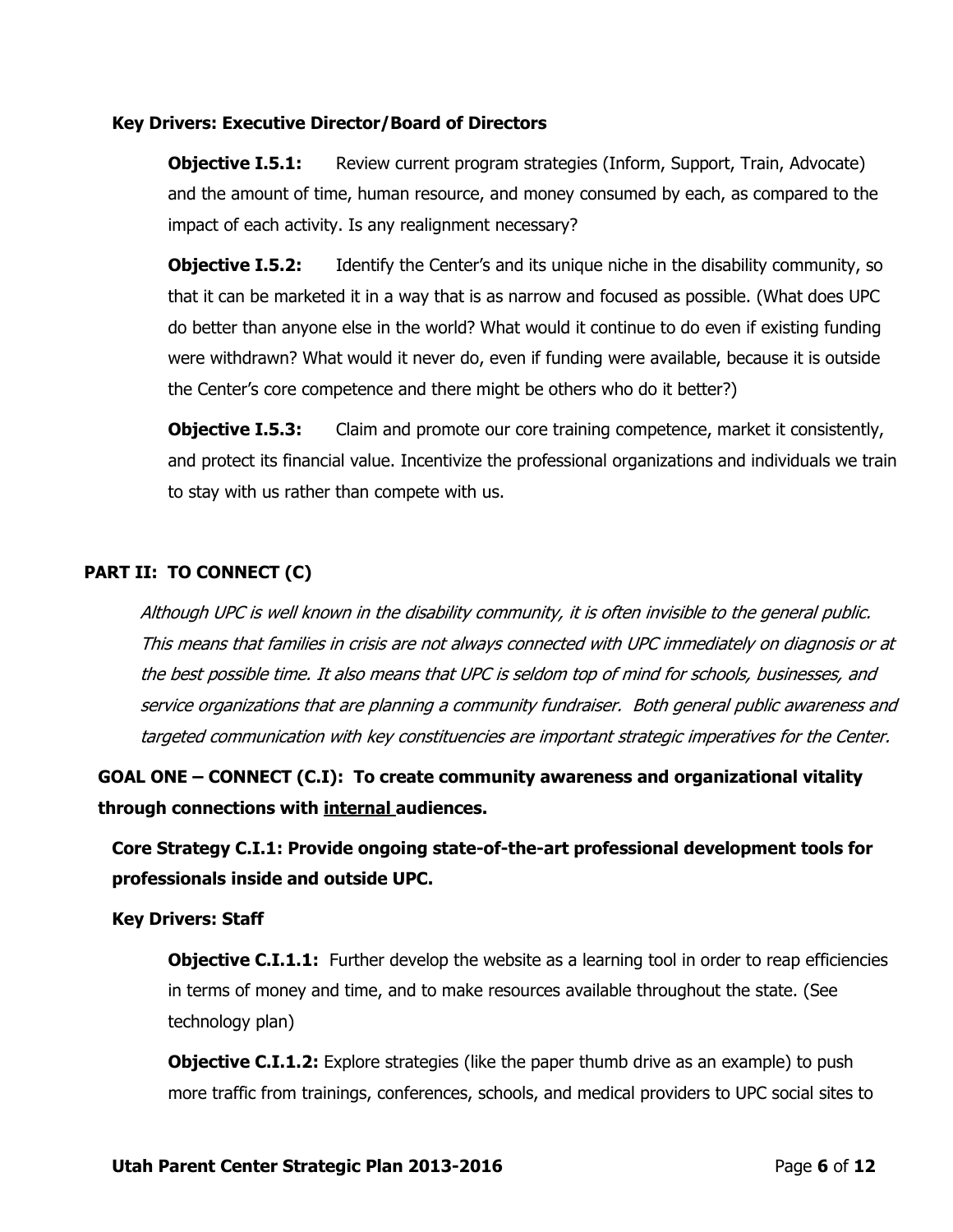build a mutually supportive on-line community, and to promote the organization across platforms in an intentional way.

# **Core Strategy C.I.2: Identify new mission populations and the amount of resource and attention they will get over the next three years.**

## **Key Drivers: Program Staff**

**Objective C.I.2.1:** Do a SWOT analysis of our school and other agency partnerships, and make a simple plan to strengthen, broaden, and cultivate those people and programs.

**Objective C.I.2.2:** Identify and prioritize core community partnership opportunities, both expansions of existing programs and also new opportunities that address gaps in existing services.

**Objective C.I.2.3:** Do an assessment of the experience of community partners as a way of strengthening engagement and deepening partnerships. Consider doing a focus group with key partners to understand their experience with the organization, to solicit their advice, and thus deepen their engagement.

**Objective C.I.2.4:** Identify and prioritize relationships with medical providers.

**Objective C.I.2.5:** Define the scope of Spanish language programs and outreach to other diverse populations.

**Objective C.I.2.6:** Define the scope of rural or geographical outreach.

**Objective C.I.2.7:** Determine whether, and to what extent, we will provide services to families of adults with disabilities.

# **Core Strategy C.I.3: Connect with families past and present.**

### **Key Drivers: Staff**

**Objective C.I.3.1:** Consider a new methodology for needs assessment.

**Objective C.I.3.2:** Invite ongoing relationships with families in social media.

**Objective C.I.3.3:** Regularly invite families, as appropriate, into volunteerism, board service, donation, focus groups, story sharing, and any other strategy for maintaining the support of this key constituency in service of the UPC mission.

**Objective C.I.3.4:** Create protocols for keeping contact information up to date.

### **Utah Parent Center Strategic Plan 2013-2016** Page **7** of **12**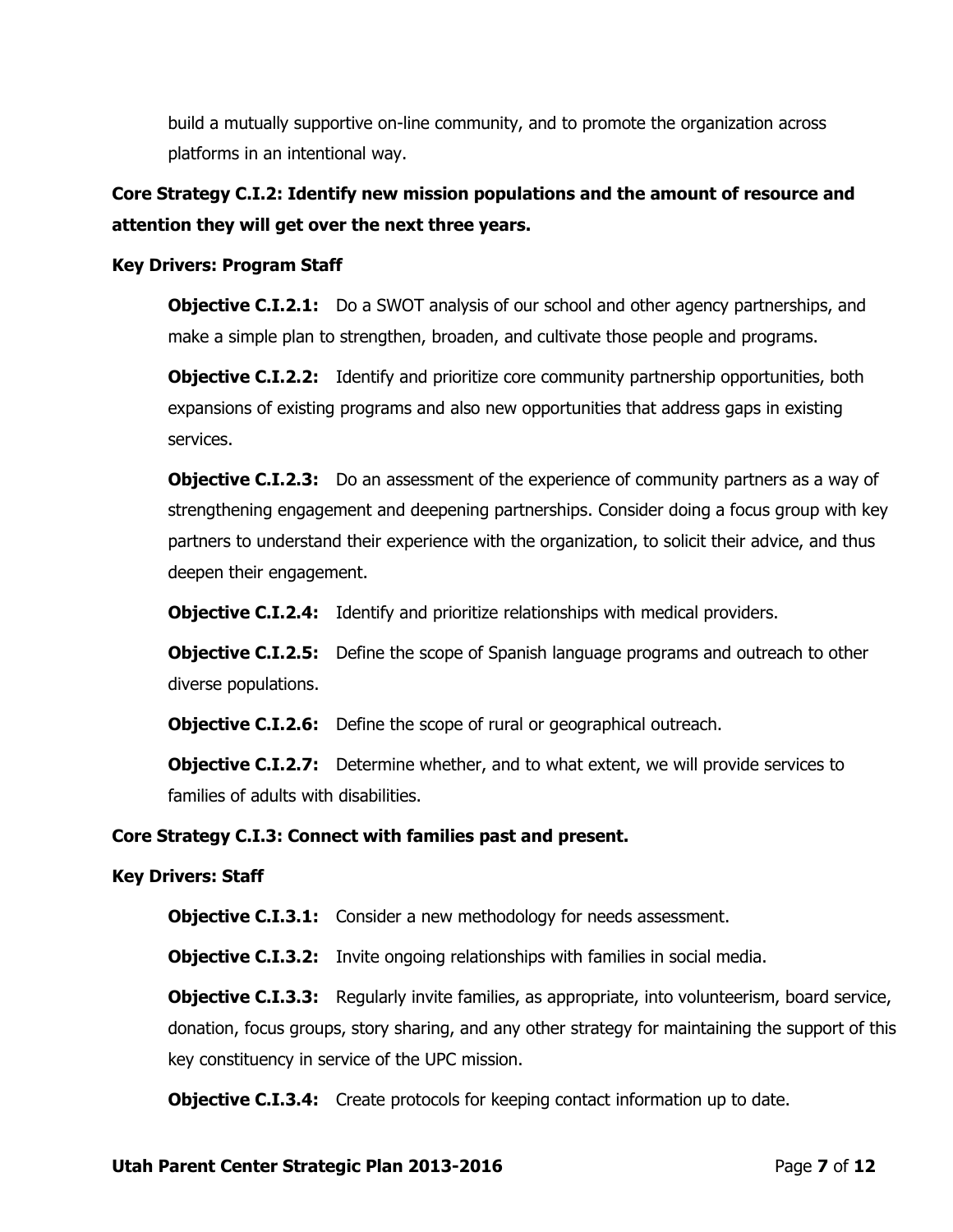**GOAL TWO (C.II): UPC will create community awareness through connection with external audiences.**

## **Core Strategy C.II.1: Build the UPC Brand**

### **Key Drivers: Marketing Committee**

**Objective C.II.1.1:** Produce and distribute a visual and distilled short-term media kit.

**Objective C.II.1.2:** Write a compelling "elevator pitch" that all Board and staff members use to describe UPC.

**Objective C II.1.3:** Create a long term, comprehensive marketing plan that identifies organization strengths and weaknesses, marketable content and knowledge areas, existing and potential new audiences, existing and required channels for communicating with these audiences, social media and targeted communications specific to various audience categories.

# **Core Strategy C.II.2 -: Develop strategic corporate partnerships that support program opportunities and connect UPC with a broader swath of the general public.**

### **Key Drivers: Fundraising/Marketing**

**Objective C.II.2.1:** Identify media partners and leverage their promotional activities to create more awareness of UPC via daytime talk shows, feature stories, PSA campaigns.

**Objective C.II.2.2:** Outline parameters for partnerships and continue to foster relationships with schools and other service organizations.

**Objective C.II.2.3:** Seek out and take advantage of speaking opportunities in the community and develop a group of people, including client parents, who would join a speaker's bureau or ambassador program. Make stories and resources easily available to them on line.

**Objective C.II.2.4:** Seek a corporate partner for a television/radio awareness-building media campaign.

**Core Strategy C.II.3: Continue to retain and build relationships with donors and partners.**

**Key Drivers: Development Director (Fundraising/Marketing Committee; volunteer coordinator)**

**Objective C.II.3.1:** Continue to call and personally thanking any new donor, and annually call and thank repeat donors.

### **Utah Parent Center Strategic Plan 2013-2016** Page **8** of **12**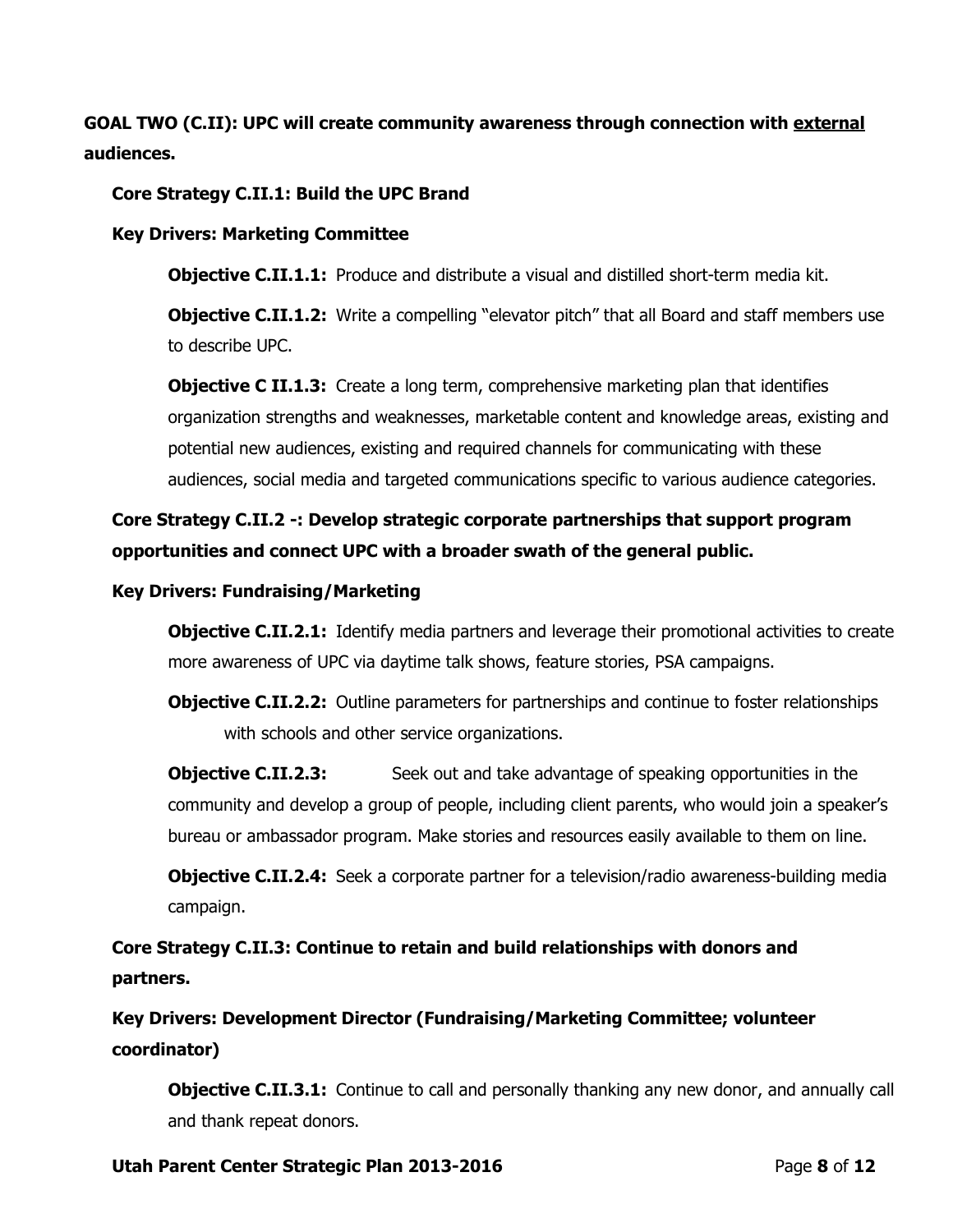**Objective C.II.3.2:** Assess volunteer satisfaction as a way of both strengthening the program and inviting the deeper engagement of volunteers.

**Objective C.II.3.3:** After hiring a development professional, create a cultivation and stewardship plan for donors.

**Objective C.II.3.4:** Actively manage and utilize PIX relational database to maximize donor activities.

# **PART III: SUSTAIN (S)**

UPC has an impressive and stable organizational history of which it is proud. It also has a service gap of 80,000 Utah children. To continue the Center's growth and reach those unserved children and their parents, the organization must have a much more stable financial foundation. It must leverage government funds with private donations, and build an infrastructure with unrestricted funding. To achieve any significant growth in services and impact, fundraising and marketing staff support would be required.

**GOAL ONE (SI): Increase diversified revenue streams to ensure financial sustainability.** 

**Core Strategy S.I.1: Launch an Organized Fundraising Program**

**Key Drivers: Development Committee/Executive Director**

**Objective S.I.1.1:** Assess current fundraising capacity, now complete, which led to the recommendation of a professional fundraiser.

**Objective S.I.1.2:** Provide fundraising training for the board in several stages

**Objective S.I.1.3:** Research prospective foundation and corporate foundation donors that might support a staff person in fundraising

**Objective S.I.1.4:** Apply for that funding from private foundations and identify other funding streams that could support a staff position.

**Objective S.I.1.5:** Write a fundraising plan that includes staff and board responsibilities.

**Objective S.I.1.6:** Hire a fundraising professional and determine the initial job description for that person.

**Core Strategy S.I.2: Develop a philanthropic approach to fundraising.**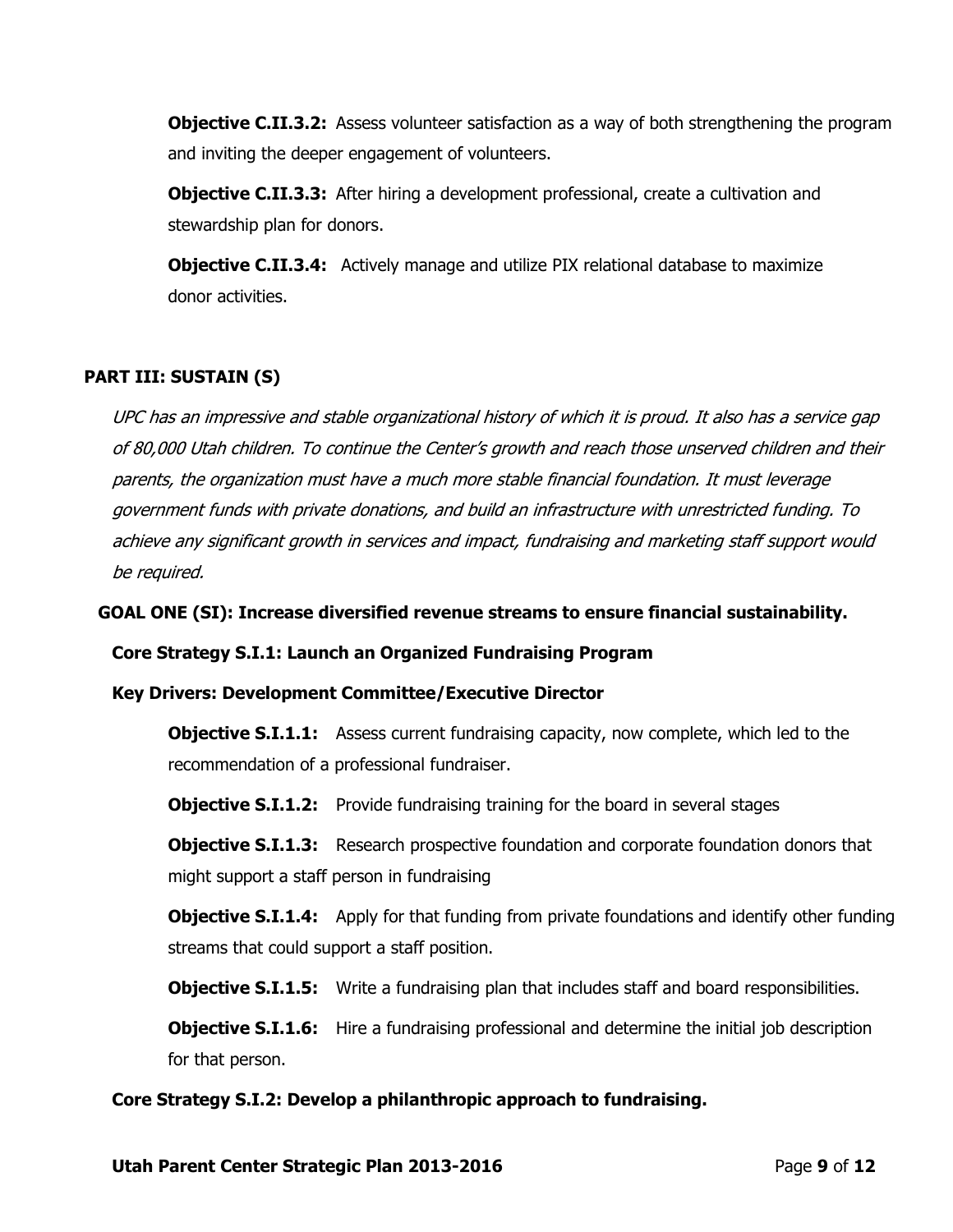### **Key Drivers: Development Committee/Development Director**

**Objective S.I.2.1:** Create a signature breakfast event to raise unrestricted funds, new networks of friends, and organizational awareness.

**Objective S.I.2.2:** Create a new culture for fundraising that includes foundations, corporate foundations and individuals as a core component of annual fundraising.

**Objective S.I.2.3:** Engage prospective donors in specific UPC programs.

**Objective S.I.2.4:** Actively diversify funding streams through grants and proposals to private foundations, corporate foundations, and individuals.

**Objective S.I.2.5:** As new programs are discussed, conduct research in funding opportunities for those programs to assess their feasibility.

#### **Core Strategy S.I.3: Examine viability of long-term government revenue**

#### **Key Drivers: Executive Director/Board**

**Objective S.I.3.1:** Review programs and their funding streams and their alignment with organizational priorities and vision.

**Objective S.I.3.2:** Decide where there are critical unmet needs that would be funded first with new revenue, or less critical needs that would be dropped if funding were unavailable.

### **GOAL TWO (S.II): To maximize the quality of governance in UPC**

### **Core Strategy S.II.1: Long range financial planning**

#### **Key Drivers: Executive Committee**

**Objective S.II.1.1:** Annually, review a three year projected budget, and measure against actual/projected funding and core priorities or new programming.

**Objective S.II.1.2:** Include projected unrestricted funding streams in the budgeting process, and the uses to which these funds would be expensed.

**Objective S.II.1.3:** Annually assess the growth of the operating reserve/endowment against three-year projections. (If you don't already have them, create policies regarding the use of interest and the classification of restricted and unrestricted endowment funds.)

**Objective S.II.1.4:** Do an annual analysis of staff salaries/benefits/succession costs.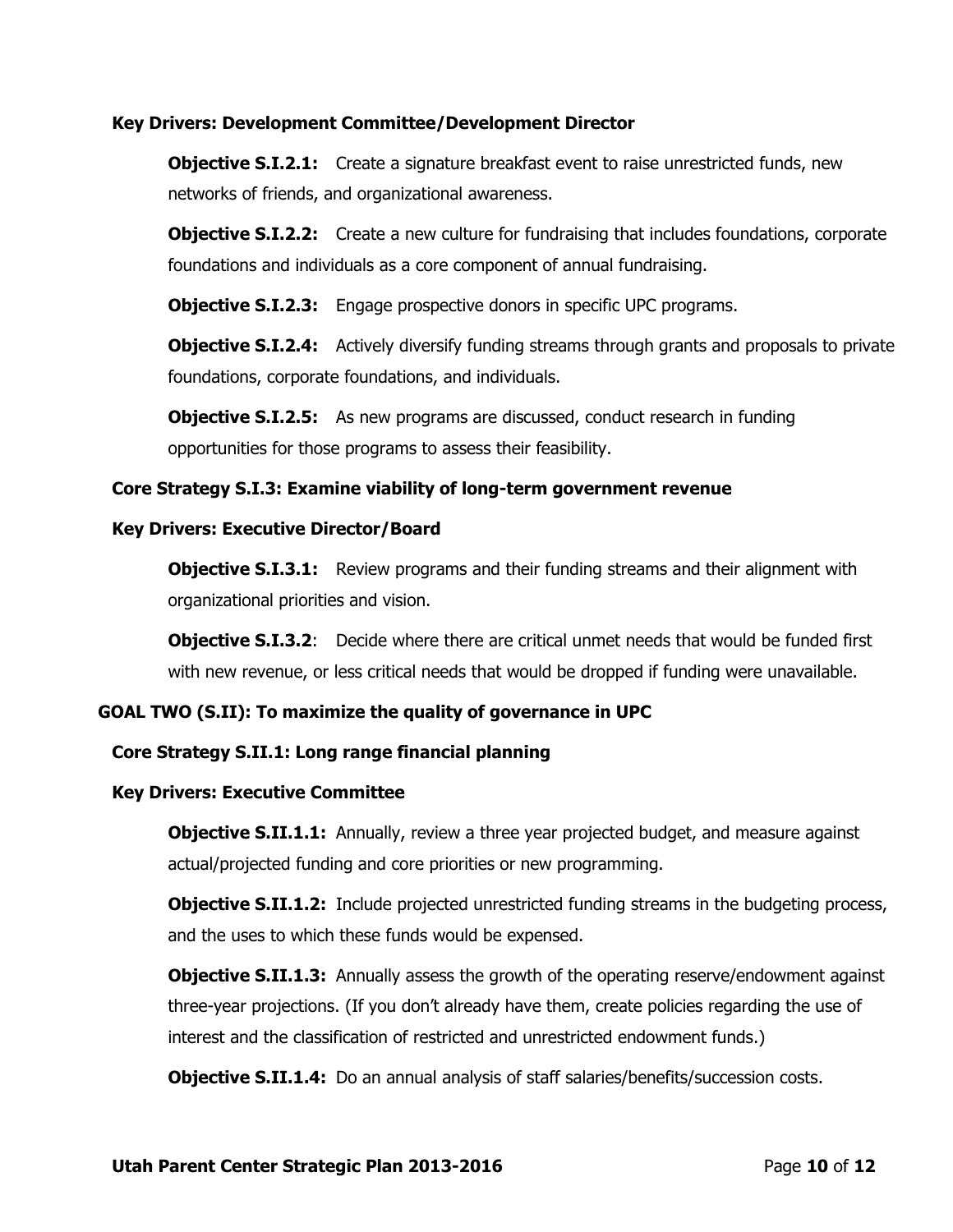**Objective S.II.1.5:** Create a contingency planning group to look at facility needs and costs should the pro bono space UPC now enjoys disappear in 2015, and develop a set of organizational responses should the worst happen.

**Core Strategy S.II.2: Identify a more intentional process for board recruitment and board performance.**

## **Key Drivers: Board Capacity Committee, Executive Committee**

**Objective S.II.2.1:** Do a board self-assessment at least every other year, and use it to identify board training, development, and recruiting needs.

**Objective S.II.2.2:** Compile a list of people who meet one or more of those targets, contacting them to determine interest and availability, now or in the future, and meet with them, if interested, to discuss board expectations and activities.

**Objective S.II.2.3:** Maintain and cultivate a pipeline of names for the future and regularly ask board, staff, and partners to suggest names for that pipeline.

**Objective S.II.2.4:** Create a board Manual, to be shared at a board orientation for new members once a year, but also available and regularly updated in Google Docs or some other utility on line.

**Objective S.II.2.5:** Consider an ongoing "board operations" committee to handle nominations and recruiting, board training needs, board orientation, accountability for board expectations, self-assessments, and so forth.

**Objective S.II.2.6:** Move work from this plan into appropriate board committees, to ensure board awareness and accountability for the plan, as well as the board's engagement in execution of the vision it contains.

**Core Strategy S.II.3: Create a high-level evaluation process to assess organizational effectiveness.**

**Key Drivers: Executive Committee**

**Objective S.II.3.1:** Evaluate the ED annually against agreed-upon goals (perhaps selected goals in the strategic plan, for example), to develop within the board a deeper understanding of the ED role, meaningful executive oversight before ED succession is imminent, and a growing consensus on the skills and experience they will seek in the next leader when the time comes.